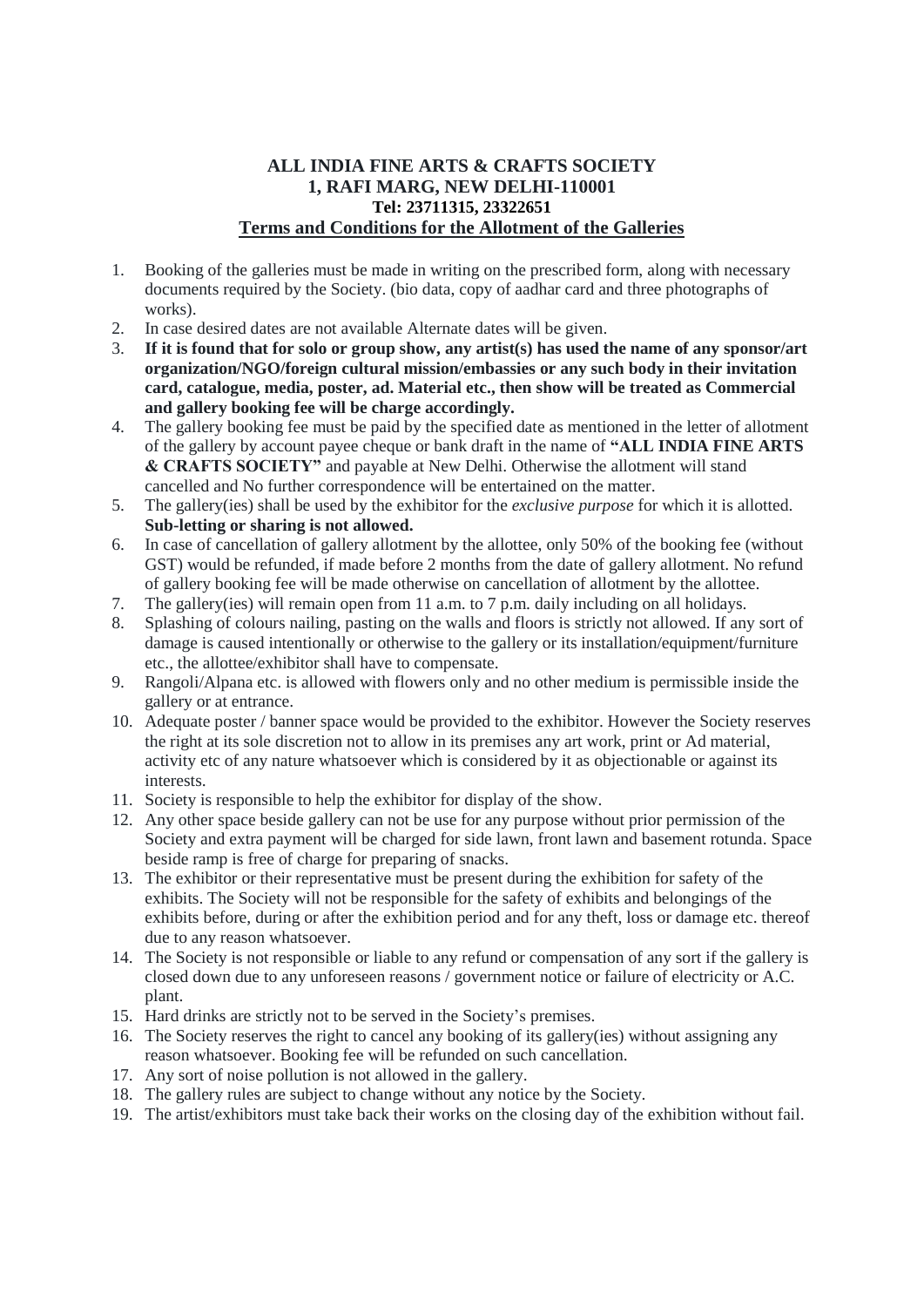20. Fee for the gallery(ies) booking and other charges effective from 1<sup>st</sup> August 2019 are as under :

# **A. Exhibition of Visual Arts, Fine Arts, Crafts, Artefacts and Antiquity etc.**

| (For one gallery per week) |                   |                |  |
|----------------------------|-------------------|----------------|--|
| Solo Show                  | <b>Group Show</b> | Sponsored Show |  |
|                            |                   |                |  |
| $24,780/-$                 | $49,560/-$        | 66,080/        |  |

(Inclusive of GST  $@$  18% - 9% SGST  $&$  9% CGST)

# **B. Charges for basement Rotunda one gallery per week.**

| Solo Show | <b>Group Show</b> | Sponsored Show |  |
|-----------|-------------------|----------------|--|
|           |                   | ₹              |  |
| $8,260/-$ | $12,390/-$        | $16,520/-$     |  |

C. **Side & Front Lawn:** ₹ 25,000/- per day + GST.

# **D. Charges for other services :**

- (a) Podium charges (with mike) : ₹ 250/- per day *(No charges for the inaugural function)*.
- (b) AIFACS Mailing List: ₹ 300/- for exhibitors.
- *1. CONTRAVENTION OR NON ADHERENCE OF ANY OF THE TERMS AND CONDITIONS CONTAINED HEREINBEFORE SHALL RESULT IN CANCELLATION OF ALLOTMENT OF THE GALLERY, SUSPENSION AND CLOSING DOWN THE SHOW WITHOUT NOTICE AND LEADING TO PENALTY AND OTHER RECOURSES AS THE SOCIETY MAY CONSIDER AND DEEM FIT & PROPER.*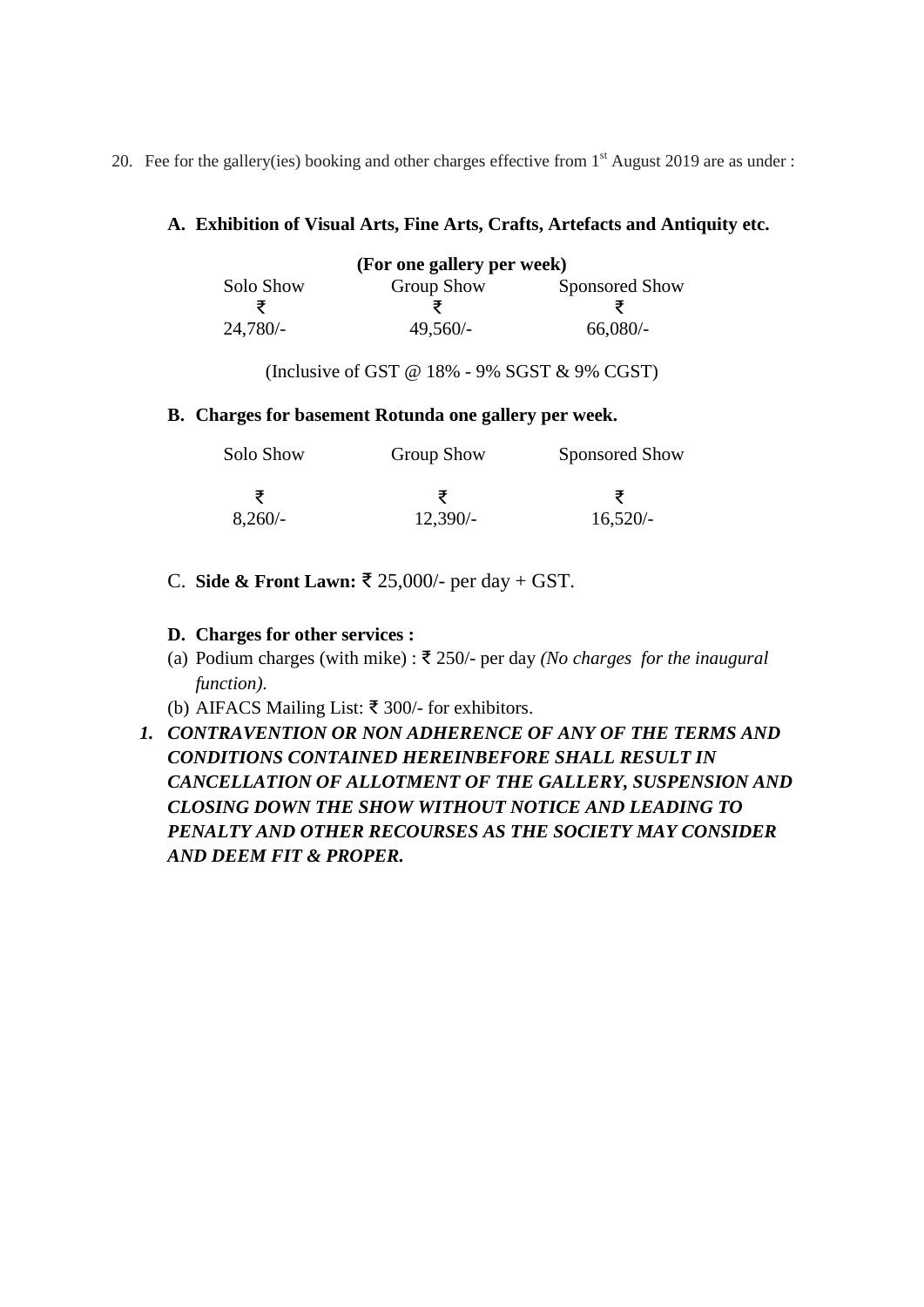# **ALL INDIA FINE ARTS & CRAFTS SOCIETY 1, RAFI MARG, NEW DELHI-110001 Tel: 23711315, 23322651**

**Email: [aifacsartsexhibition@gmail.com,](mailto:aifacsartsexhibition@gmail.com) website: www.aifacs.org.in**

## **GALLERY BOOKING FORM**

(To be filled by the Exhibitor in Block Letters)

The Chairman AIFACS New Delhi.

#### **Sub: Application for Gallery Booking**

Respected Sir,

Kindly allot me/us gallery(ies) as detailed below. I/we agree to abide by the terms and Conditions for the allotment of the gallery, copy whereof is provided to me/us and duly received.

| No. of Galleries Required:  Gallery Location Preference: |  |  |
|----------------------------------------------------------|--|--|

## **Three Photographs of Works to be exhibited along with detailed bio-data are attached.**

Hope you will find the above information and documents in order. Kindly book the slot for the gallery(ies) and inform me/us accordingly.

Thanking you,

Yours sincerely,